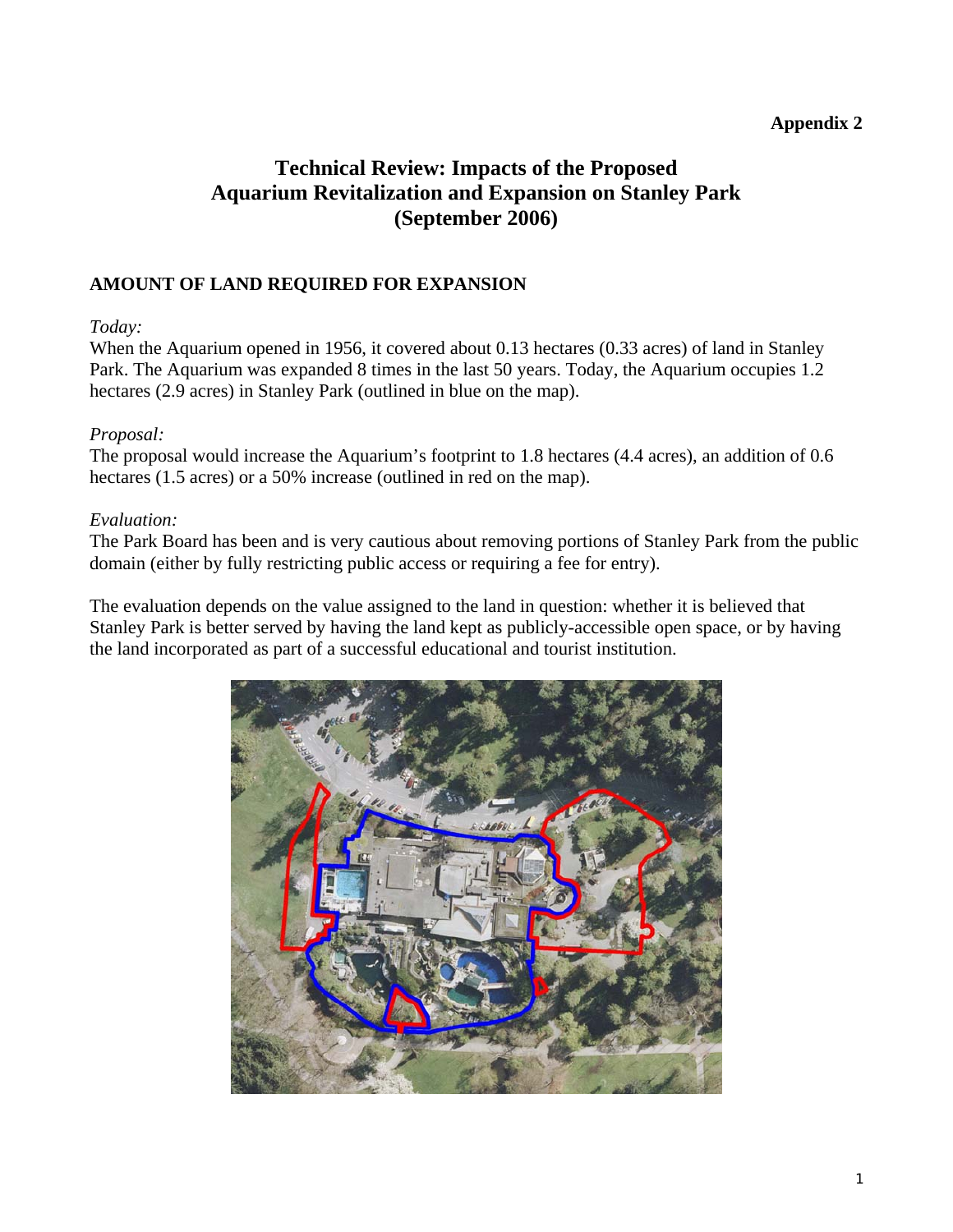## **IMPACT ON TREES**

#### *Today:*

There are currently 84 trees with diameters greater than 20 cm (8 inches) within the Aquarium and the area surrounding the Aquarium. There are 52 conifers and 32 deciduous trees. The oldest tree is a Western Red Cedar that is more than 200 years old.

### *Proposal:*

The proposal would retain 52 trees (including the 200+ year old Western Red Cedar) and require the removal of 32 trees (shown in red on map).



| <b>Tree Category</b>                                         | <b>Retained</b> | <b>Removed</b> |
|--------------------------------------------------------------|-----------------|----------------|
| Conifers with tree diameter of 20 to 30 cm (8 to 12 inches)  | ∍               | 13             |
| Conifers with tree diameter of 30 to 60 cm (12 to 24 inches) | 8               |                |
| Conifers with tree diameter greater than 60 cm (24 inches)   | 27              | O              |
| <b>CONIFERS-TOTAL</b>                                        | 37              | 15             |
| Deciduous with tree diameter of 20 to 30 cm (8 to 12 inches) | 6               | 10             |
| Deciduous with tree diameter of 30 to 60 cm (12 to 24        | 6               |                |
| inches)                                                      |                 |                |
| Deciduous with tree diameter greater than 60 cm (24 inches)  | 3               | っ              |
| <b>DECIDUOUS -TOTAL</b>                                      | 15              | 17             |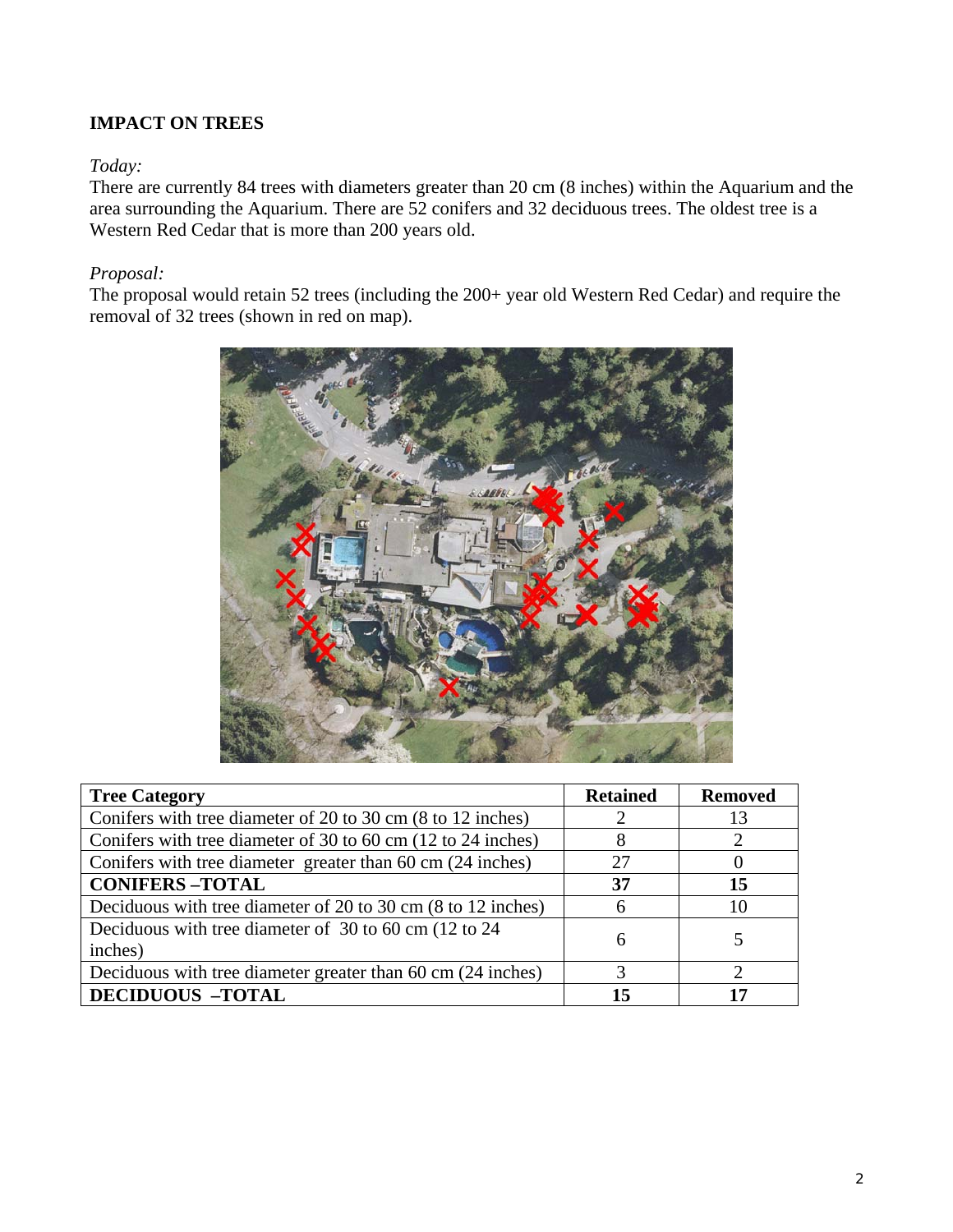#### *Evaluation:*

The Park Board aims to protect as many trees as possible for any project in Stanley Park.

Although many deciduous trees are present, the overall sense of the place near the Aquarium is that of a 'West Coast forest'. Because the proposal avoids all of the conifers with a diameter greater than 60 cm (24 inches), including the 200+ year old Western Red Cedar, this would assist in maintaining the sense of a 'West Coast forest'. Park Board staff note that many of the conifers proposed to be retained are immediately adjacent to construction zones and therefore would require tree-protection fencing. However, experience has shown that tree survival under these conditions is challenging.

Overall, 23 of the 32 trees that would be removed have diameters between 20 and 30 cm (8 and 12 inches), and 9 of the 32 trees have diameters greater than 30 cm (12 inches). Experience has shown that transplanting trees is not always successful, with diminishing results as the size of the tree increases. New trees can be planted to replace the trees that would be removed.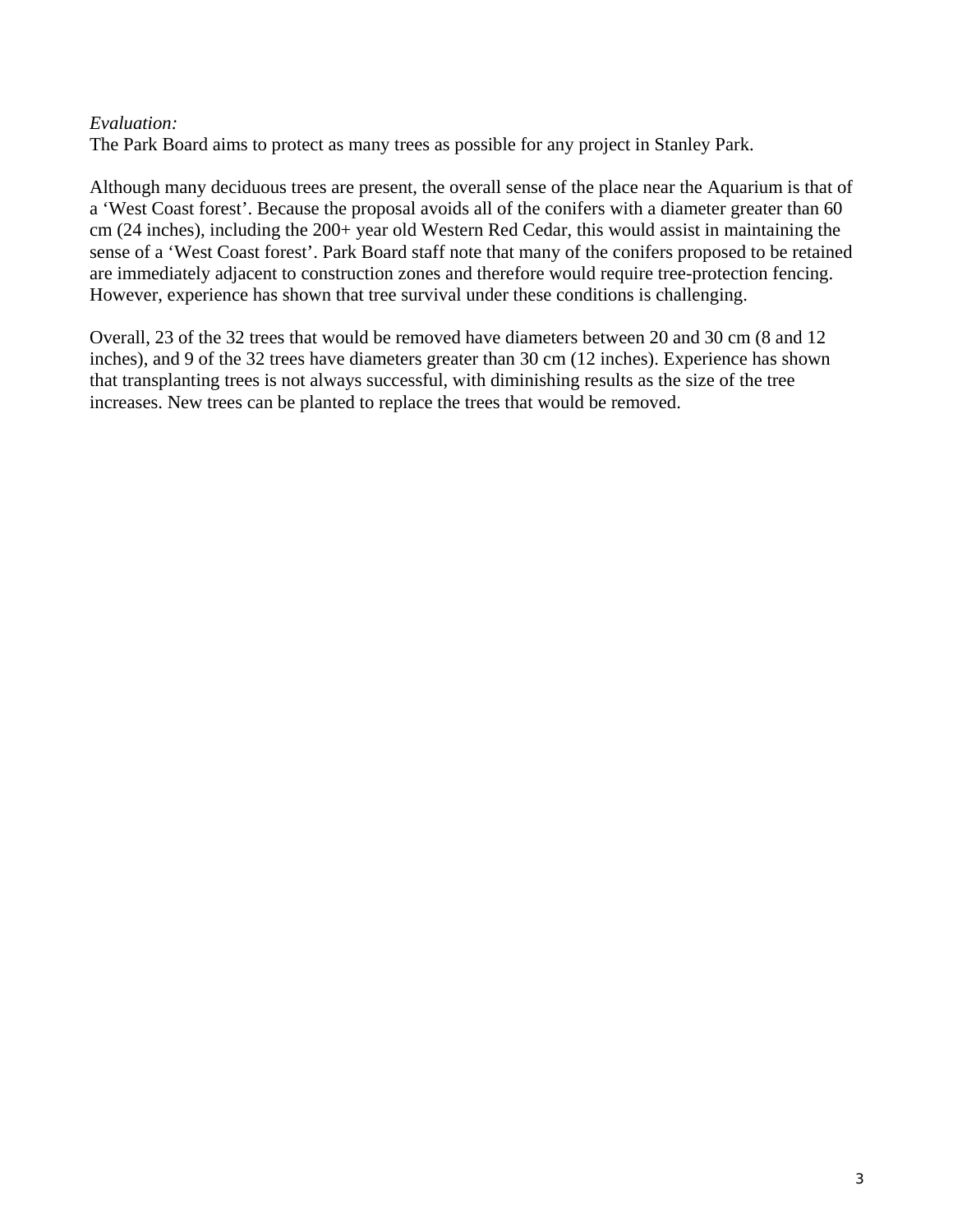## **IMPACT ON GREENSPACE**

#### *Today:*

The zone surrounding the Aquarium has a significant amount of public greenspace, including lawn and areas with trees and plantings.

#### *Proposal:*

The proposal would remove about 0.54 hectares (1.34 acres) of greenspace (outlined in red on the map) due to the expansion of the Aquarium, the reconstruction of the public open spaces, the public washrooms and the food service building, and the provision of replacement parking spaces along Avison Way.

#### *Evaluation:*

The Park Board aims to minimize the loss of greenspace for all projects in Stanley Park.

Of the greenspace, half is currently lawn, and the other half is currently areas with trees and plantings. About 60% of the greenspace would be used for Aquarium buildings and pools. About 40% of the greenspace would be used for the public open spaces (which will have hard surfaces), public washrooms and the new food service building.

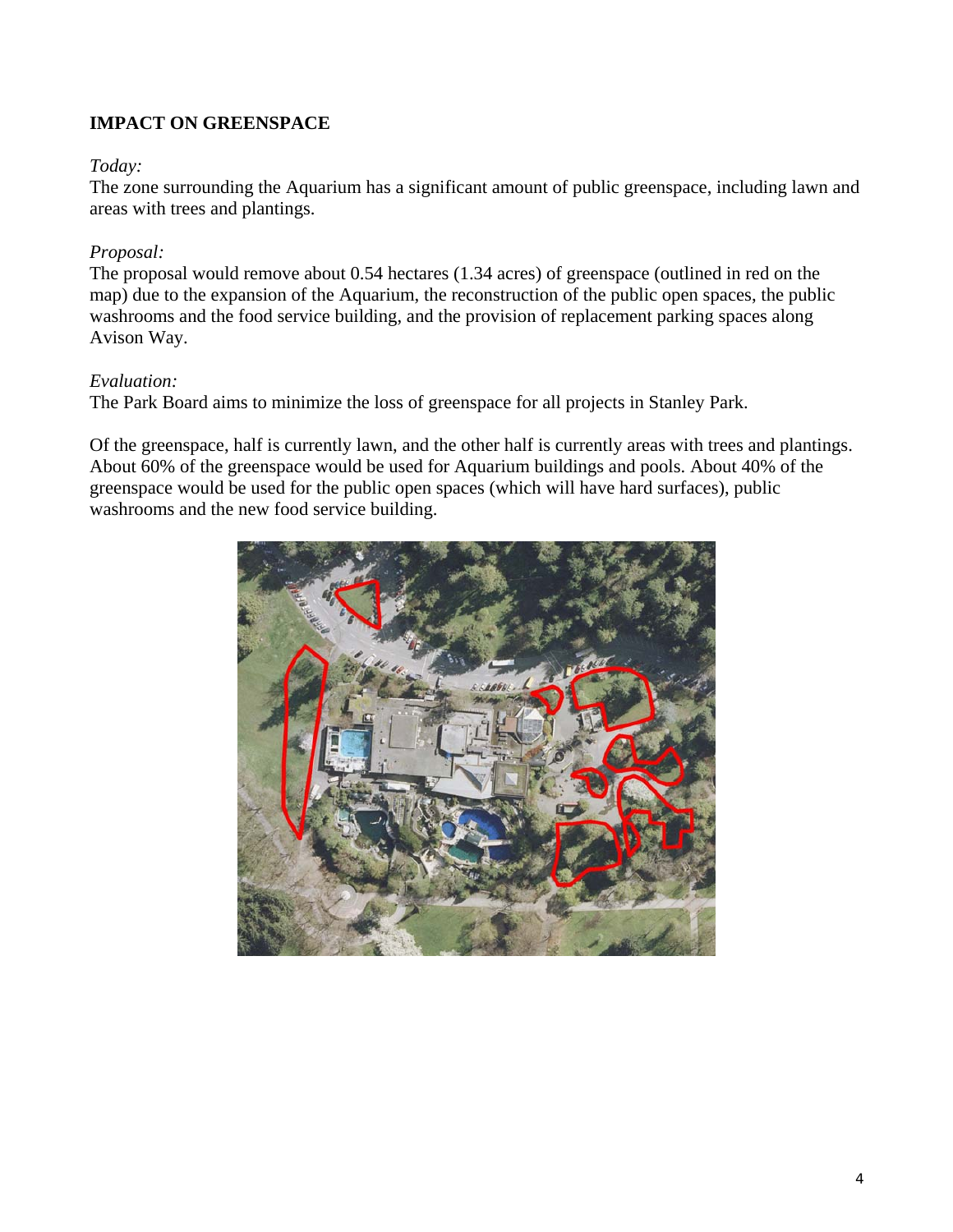### **IMPACT ON FREE PUBLIC VIEWING OF AQUARIUM ANIMALS**

#### *Today:*

There is currently one free public viewing area located along the major north-south pathway, south of the Japanese War Memorial. The public can presently view both beluga whales (above-water) and seals (above-water and underwater). The public viewing area is 23 metres (75 feet) in length.

#### *Proposal:*

The proposal would provide three free public viewing areas, including two that would offer underwater viewing. The Aquarium has stated that the public viewing areas would have a combined length greater than the existing public viewing area.

#### *Evaluation:*

The last time the Aquarium had a major expansion requiring additional land in Stanley Park (which occurred when the current beluga whale pool was added in the early 1990s), the Park Board required that the current free public viewing area be added as a form of compensation or mitigation for restricting access to an area of the park that previously had been available to the public.

Because the proposal involves a major new expansion into Stanley Park, there should be an increase in the number and size of the free public viewing areas. The proposal meets this expectation.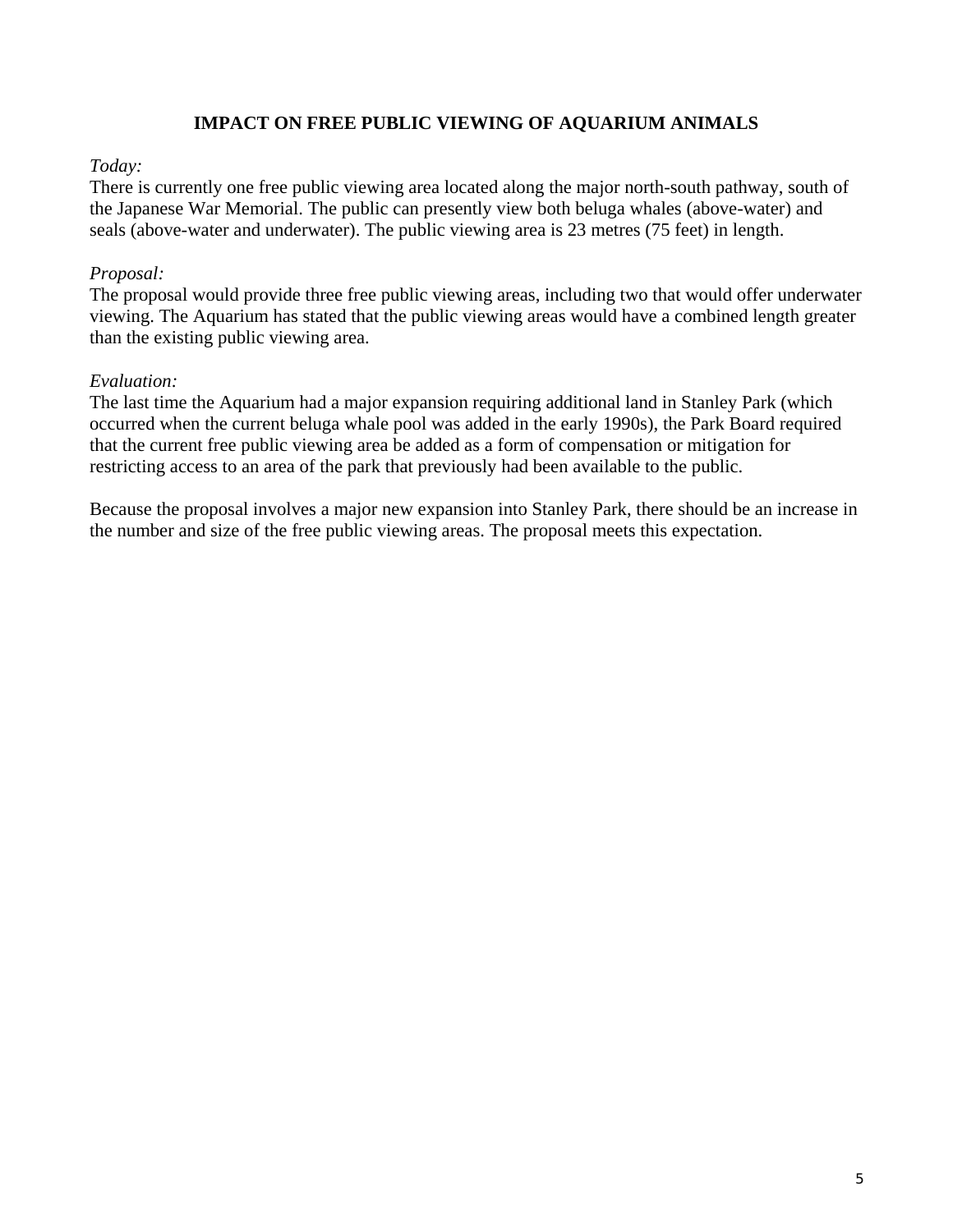## **IMPACT ON SALMON HATCHERY**

#### *Today:*

The salmon hatchery is currently located in the former bear exhibit south of the Aquarium, more than 20 metres (65 feet) away from the stream. Located on a minor pathway, the hatchery is fully enclosed in a windowless structure and inaccessible to the general public.

### *Proposal:*

The proposal would move the salmon hatchery in a new building located adjacent to the Aquarium and the "informal plaza". The hatchery would be accessible to both the Aquarium visitor and the public in the park.

### *Evaluation:*

The proposed new hatchery would be in a more central and visible location and adjacent to the salmon stream. The salmon hatchery could be designed such that the public gets to see both above water and underwater.

## **IMPACT ON SALMON STREAM**

#### *Today:*

A 300 metre (1,000 feet) stream runs parallel to the main pathway connecting Coal Harbour to Burrard Inlet, with the stream ending near the Aquarium. In 2000, the first 150 metres (500 feet) up from Coal Harbour was constructed as a salmon-bearing stream. The fish-bearing portion of the stream ends 150 metres (500 feet) south of the Aquarium.

#### *Proposal:*

The proposal would modify the upper 150 metres (500 feet) of the stream so that it would become fishbearing. The proposal would link the stream to the new salmon hatchery.

#### *Evaluation:*

The extension would provide a good opportunity for the public to view and learn about a salmon stream in an accessible location. The construction project, however, would be challenging because it is in the middle of an environmentally-sensitive area.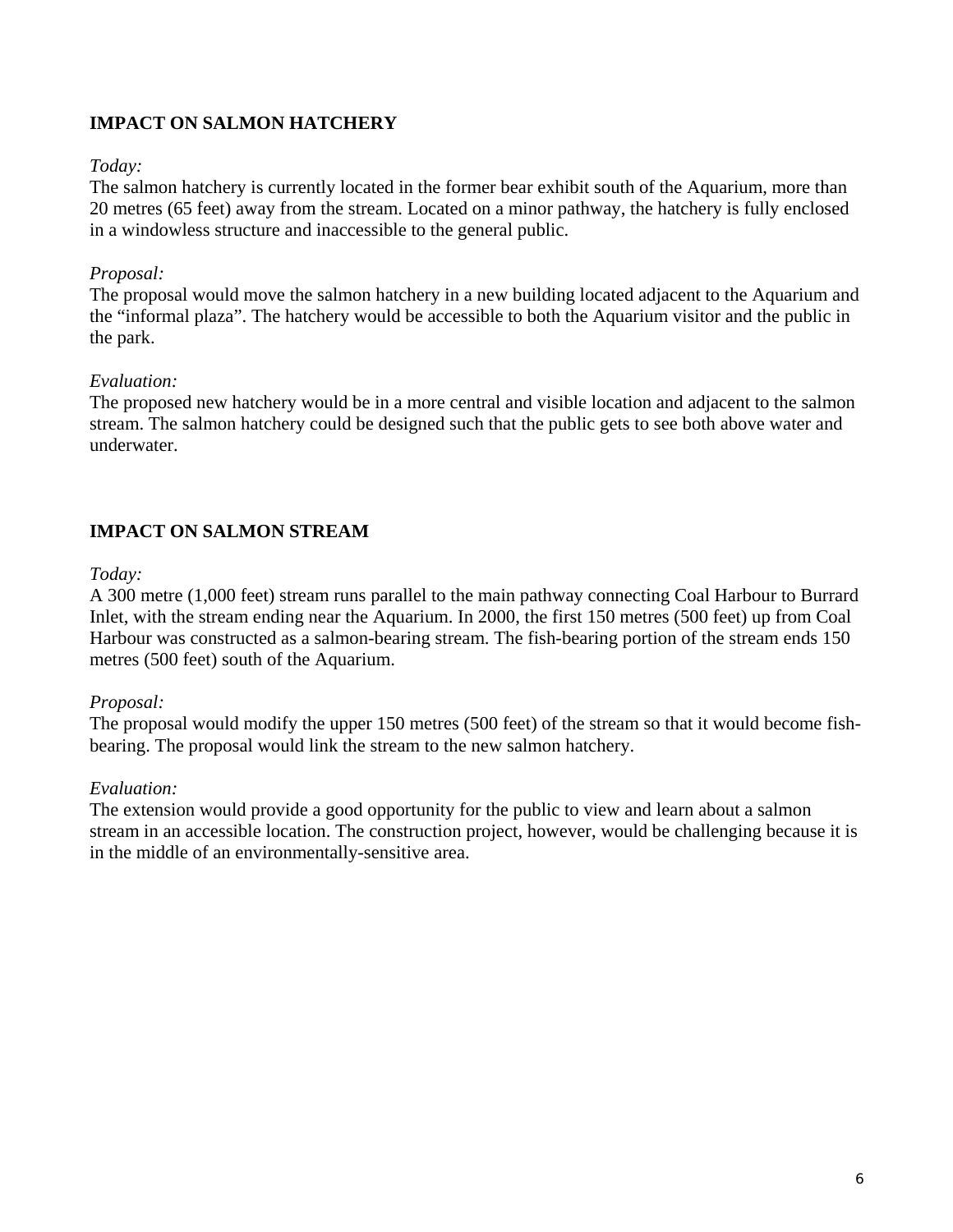## **IMPACT ON PUBLIC OPEN SPACES**

### *Today:*

There is currently about 0.5 hectares (1.3 acres) of public open space near the Aquarium entrance, some with soft surface (lawn and trees) and some with hard surface (concrete or asphalt). The public open spaces provide visitors with places for activity and places for relaxation. A central feature in the open space is the sculpture entitled "Killer Whale" by Haida artist Bill Reid. There are also benches, tables for eating, public washrooms, areas for portrait artists and buskers, and substantial vegetation.

Although the public open spaces work relatively well today, they are not developed to their fullest potential because they were created in a piecemeal fashion. Some spaces were added when the Aquarium opened in the 1950s, while others were added after the Stanley Park Zoo closed in 1990. This has led to a layout that is not well integrated with its surroundings.

### *Proposal:*

The proposal would create two public open spaces: a formal plaza as a forecourt to the Aquarium, and an informal plaza in a more natural setting adjacent to the stream. Each is about 0.12 hectares (0.3 acres), for a total of about 0.24 hectares (0.6 acres).

### *Evaluation:*

Since the Stanley Park zoo closed in 1990, the Park Board has had a desire to reorganize these open spaces to provide better hierarchy and clearer functions to the various spaces.

The two public open spaces included in the proposal would be centrally located (one facing the Aquarium entrance, the other near the stream and a major pedestrian pathway). They would be clearly oriented to pedestrians since they are located away from the road (Avison Way). They would also have a good relationship with adjacent buildings, pathways and the surrounding forest, trees and stream.

The public open spaces would have clearer functions than the current layout, with the formal plaza being the forecourt to an important civic building and the informal plaza being the quieter place to sit in a more natural setting.

Although the proposed public open spaces have clear advantages when compared to the present spaces, the overall amount of open space would be reduced in size.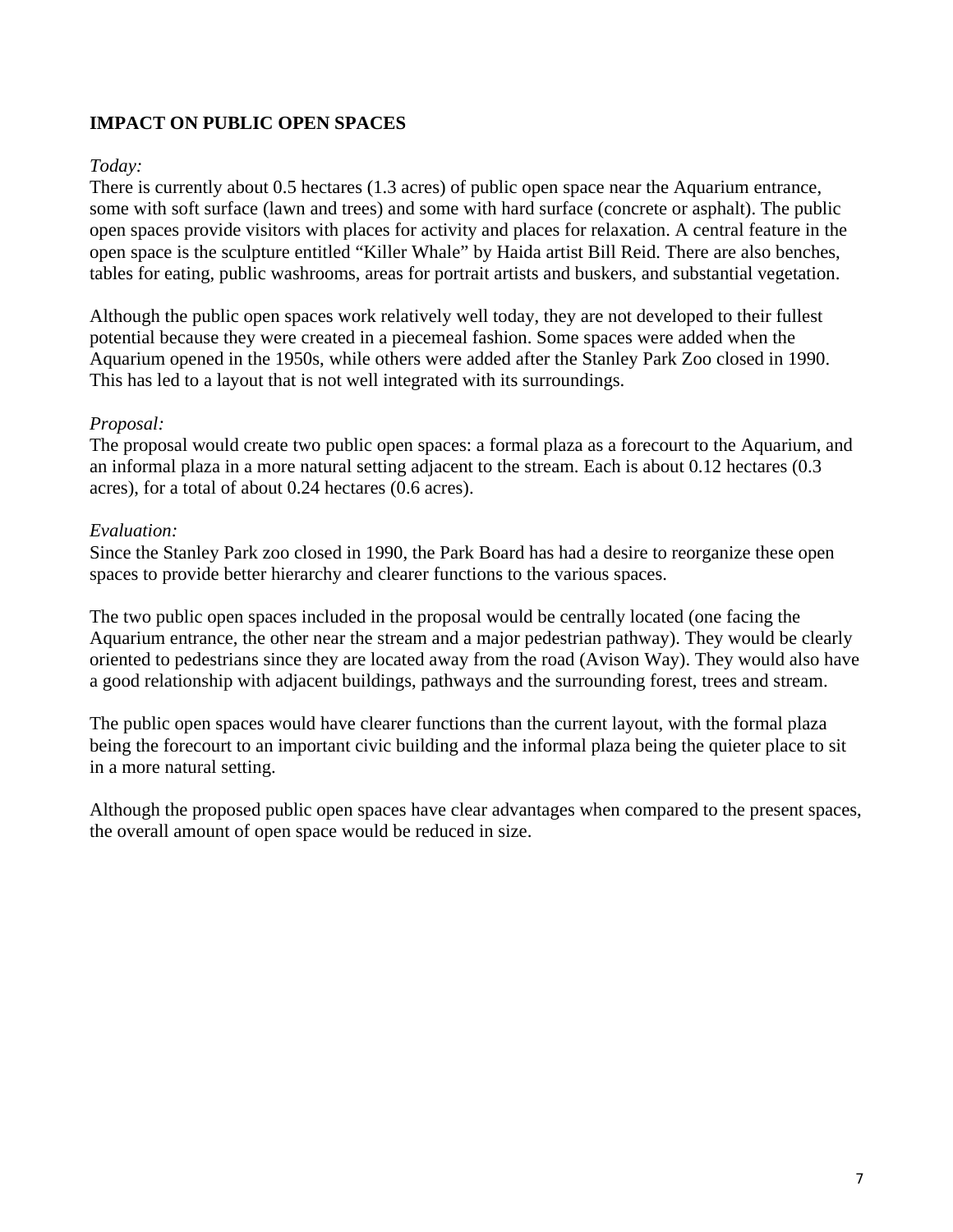## **IMPACT ON FOOD SERVICES OUTSIDE THE AQUARIUM**

#### *Today:*

There is currently a Park Board food concession located in trailer, just west of the Aquarium entrance. The concession is small and only offers take-out food and drinks. There is no indoor or covered seating.

## *Proposal:*

The proposal would create a larger food service building that would offer take-out food and restaurantstyle service. There would be both indoor and outdoor seating, with a portion of the outdoor seating under a canopy.

## *Evaluation:*

The Park Board is planning to replace the existing food concession. The new food service building would be larger, able to offer a wider range of food and drink to park patrons, and provide indoor and outdoor seating.

The food service building would be more appealing than the current trailer, and its location amidst the trees would provide a setting that is in character with Stanley Park.

## **IMPACT ON PUBLIC WASHROOMS**

## *Today:*

There is currently a public washroom located east of the Aquarium entrance, close to Avison Way. Although the facility has been refurbished, the building is old, dating from the 1950s.

## *Proposal:*

The proposal would rebuild the washrooms closer to the Aquarium entrance.

## *Evaluation:*

The new public washrooms would replace an aging facility and would place them in a more central location.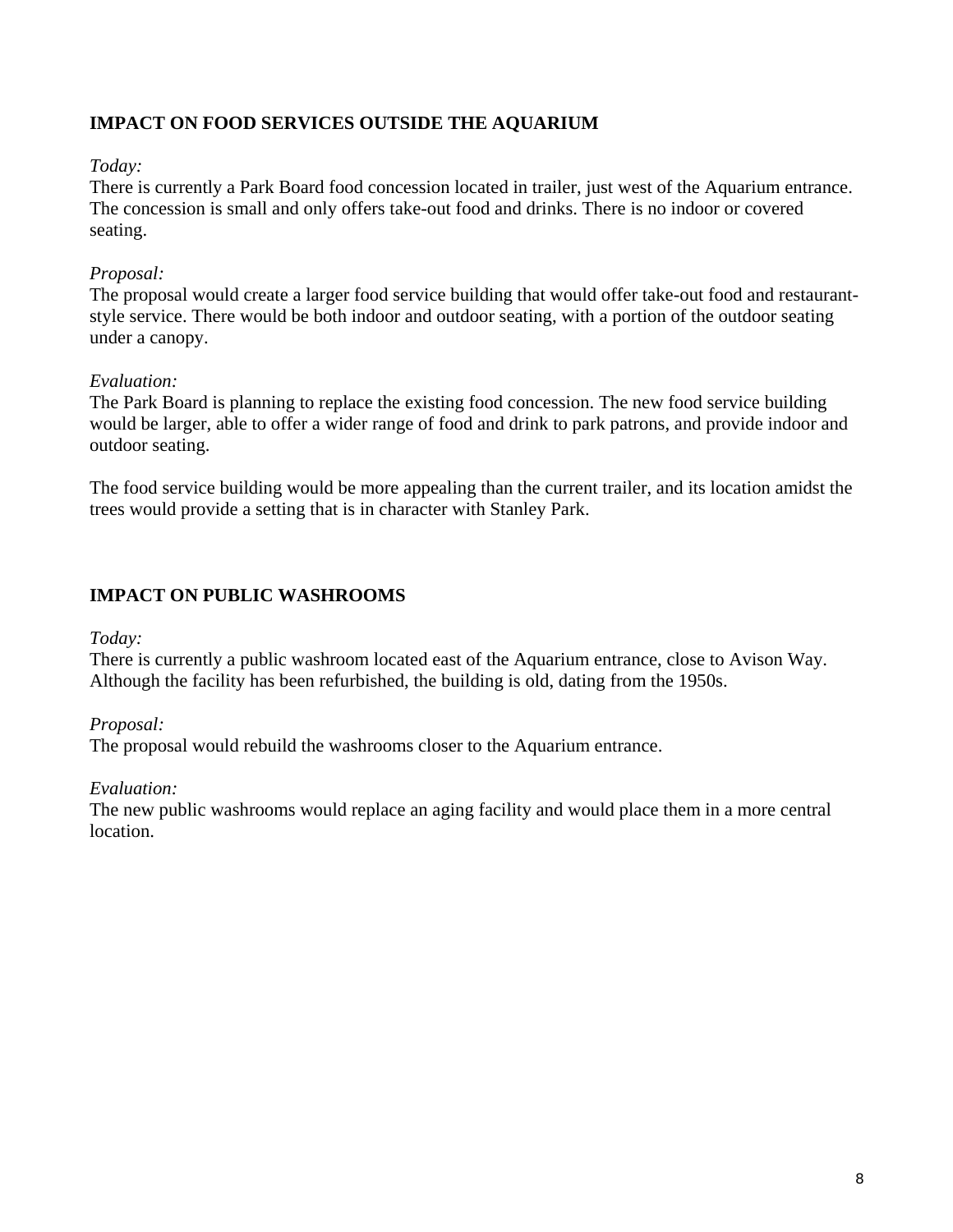## **IMPACT ON PEDESTRIAN PATHWAYS**

### *Today:*

There is currently a grid of pedestrian pathways in the vicinity of the Aquarium, connecting to destinations such as the seawall, the transit bus loop, the Stanley Park Pavilion, Malkin Bowl, the Rose Garden, the Lumbermen's Arch, the Miniature Train and Brockton Oval. There are six pedestrian entries into the public open space located in front of the Aquarium.

### *Proposal:*

The proposal would maintain the basic grid of pedestrian pathways, and would create two main entries into the public open space located in front of the Aquarium. The proposal, however, would cause the existing direct pedestrian connection from the Aquarium area to Brockton Oval (along a pathway called the Mallard Trail) to become indirect due to the presence of the new 'Southern B.C.' exhibit.

### *Evaluation:*

The proposal would provide better orientation for pedestrians by directing them to two main entries near the Aquarium: one connecting to the pathway leading to/from the transit bus loop; the other facing Avison Way where many vehicles and tour buses park.

The proposal would lead to an indirect pedestrian connection from the Aquarium area to Brockton Oval, which can be mitigated by providing an enhanced sidewalk adjacent to the Aquarium and additional signage to direct pedestrians.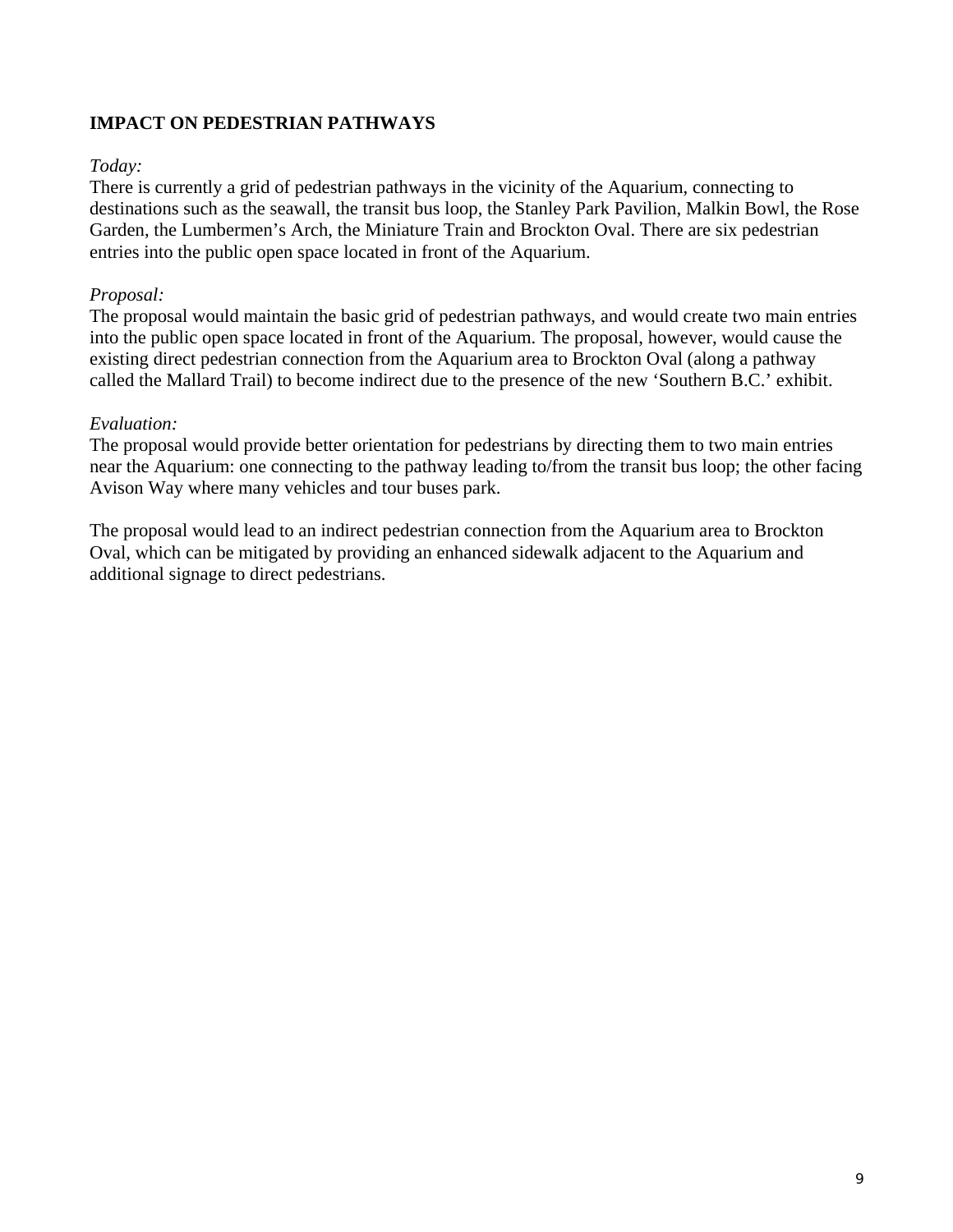## **IMPACT ON VEHICULAR TRAFFIC AND PARKING**

#### *Today:*

Vehicle access to the Aquarium is either via Park Drive, Avison Way or Pipeline Road, with parking lots located along these three roads. There are currently about 950 parking spaces within a 10 minute walk of the Aquarium.

### *Proposal:*

The proposal would not alter existing vehicle access routes to the parking lots close to the Aquarium, but would result in the loss of about 20 to 30 parking spaces along Avison Way, which would represent a 2-3% decrease in parking supply.

### *Evaluation:*

The Park Board aims to maintain or decrease the number of parking spaces in Stanley Park. Additional visitors to the park will be encouraged to carpool, take public transit, use tour buses, walk, bicycle or in-line skate. Key initiatives during the last decade include the relocation of the transit loop from Lost Lagoon to the area near the Stanley Park Pavilion, the Stanley Park shuttle during summer months, and improvements to the seawall for pedestrians, cyclists and skaters.

The Aquarium's transportation consultant has estimated that the proposed expansion would increase parking demand by 25 to 30 vehicles during peak periods, which could be accommodated in the existing parking lots located near the Aquarium because not all parking spaces (in particular, the parking lot located near the Service Yard) are fully utilized.

The proposal to maintain about the same number of parking spaces near the Aquarium as there is today is in keeping with the Park Board's transportation strategy for Stanley Park. As part of this project, transportation improvements should focus on non-auto modes, such as:

- providing lighting along the pathway connecting the Aquarium and the transit bus loop;

- providing improved signage along the pathways connecting the Aquarium and the parking lot located near the Service Yard; and

- providing an adequate number of bicycle racks at the Aquarium.